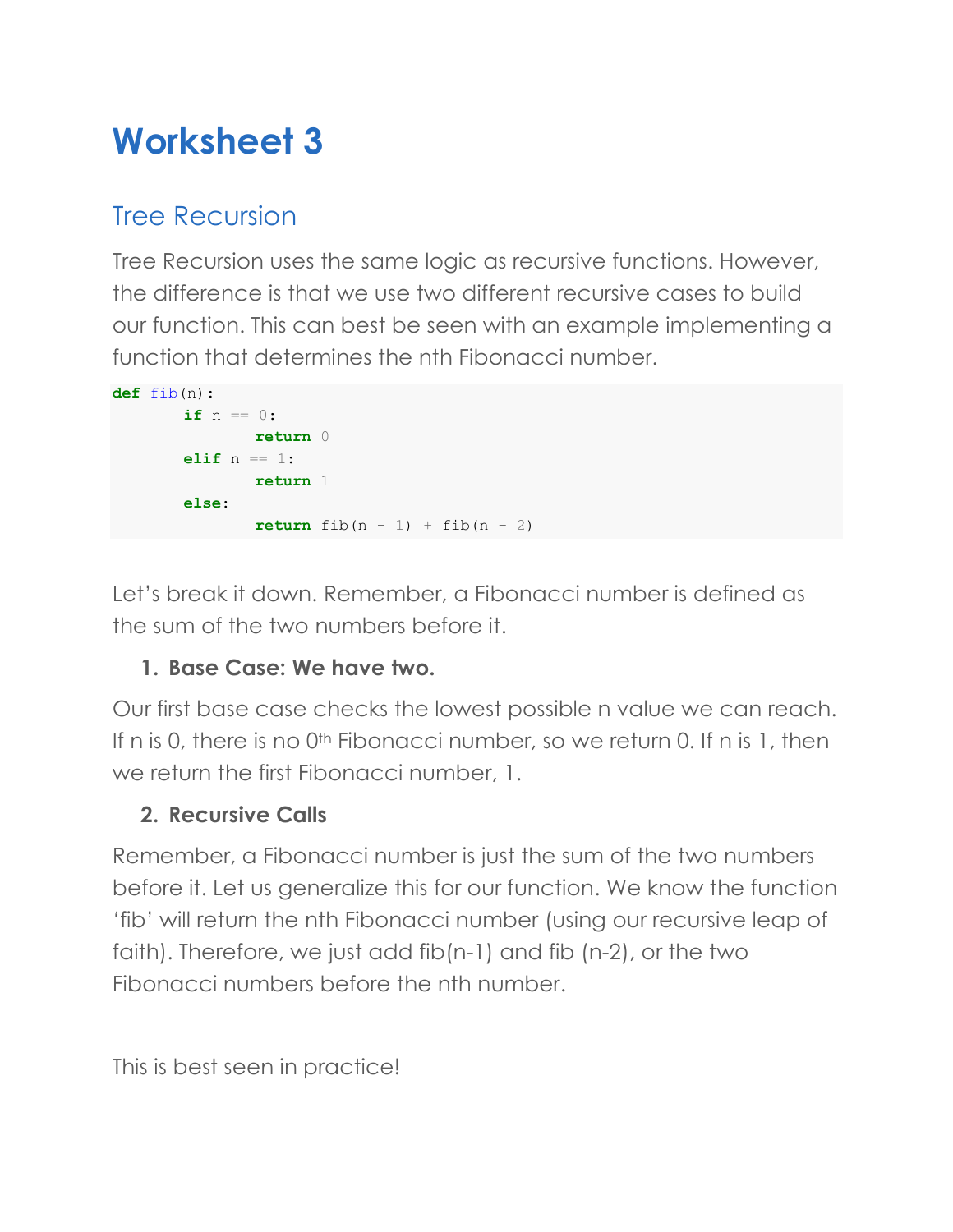```
Code Writing Questions (Recursion & Tree Recursion)
```

```
def rock_fact(n):
         """Return the number of different ways to order the digits in n.
          >>> rock_fact(123) # 123, 132, 213, 231, 321, 312
          6
          >>> rock_fact(4235)
          24
          >>> rock_fact(0)
          1
          >>> rock_fact(9)
          1
         \overline{m} \overline{m}_________________________________
                   ___________________________________
         _________________________________
                  total, _________________ = _________________, _______________
                  while _____________________________
                                        _________________ = ____________________________
                                 _________________ = ____________________________
                   ____________________________________
```